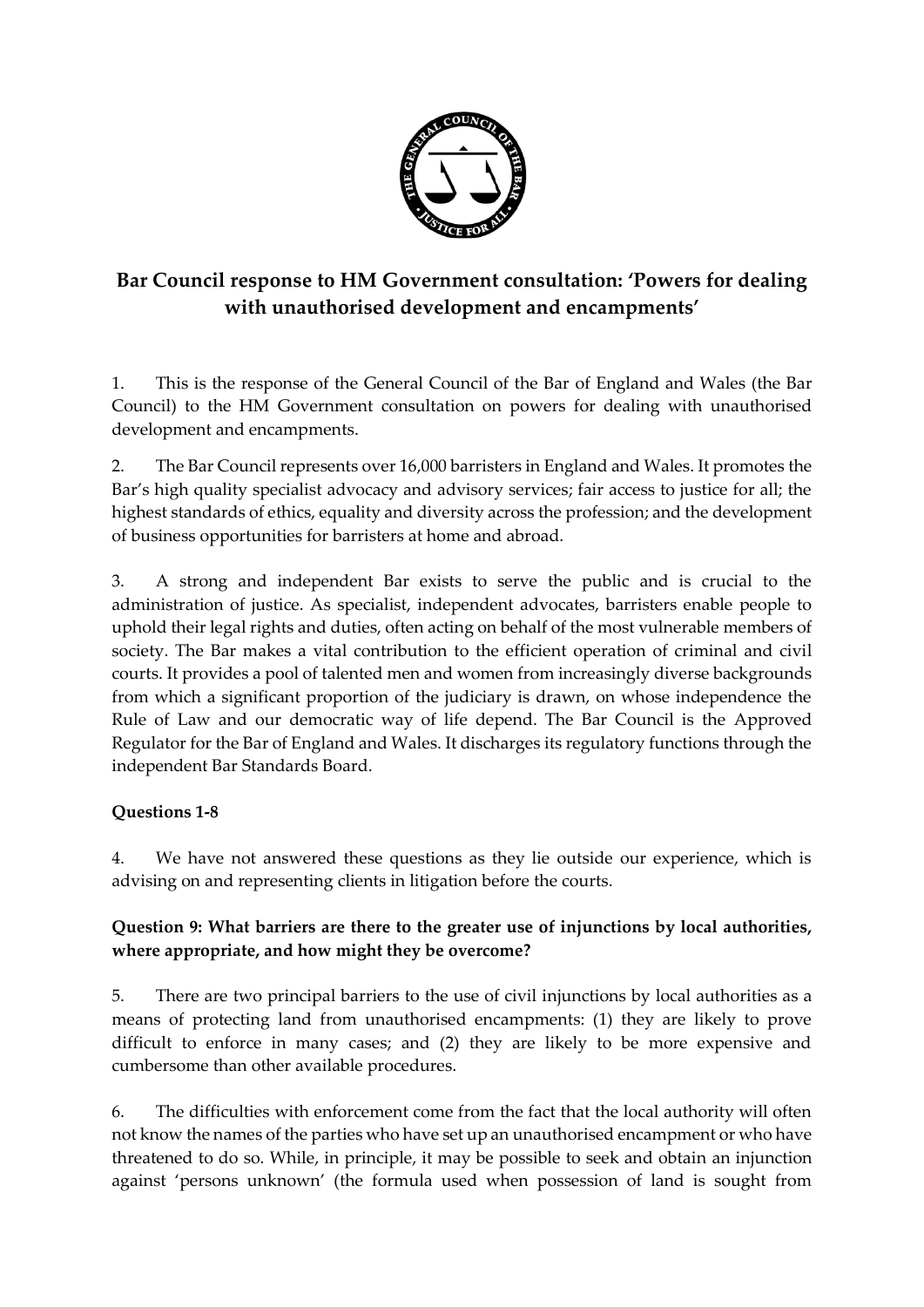squatters whose identity is unknown), it will not be possible to enforce the order against them. The principal remedy for the enforcement of civil injunctions is committal for contempt of court. One cannot practically make a committal application against parties whose identity is unknown. For this reason, ordinary civil injunctions are rarely likely to be of use as a means of dealing with unauthorised encampments.

7. The enforcement of injunctions by committal must be contrasted with the ease of enforcing an order for possession. A committal application requires papers to be prepared, issued and served and then there must be a further hearing in court. But when a warrant of possession is enforced against trespassers, the enforcement officers will remove anyone found on the land, meaning that the land will be cleared as soon as enforcement can be arranged, which can potentially be on the same day as the order is made.

8. It will usually be simpler for a landowner to commence possession proceedings against trespassers than to seek an injunction. Possession proceedings against trespassers who have entered land without permission are very simple and inexpensive to prepare as the claimant need only prove it owns an interest in the land in possession and that the trespasser has no permission to be there. In contrast the preparation for an application for an injunction is likely to be more onerous, at least to some extent, and especially if the claimant seeks a pre-emptive injunction to prevent a threatened trespass. Furthermore, an application for an injunction is likely to be only for an interim injunction in the first instance, which means that the time and expense of further hearings may be necessary.

9. In our experience, there are two situations in which an injunction may be effective in a case of trespass. The first is when the landowner owns other land nearby and fears that the trespassers may move to that other land when a possession order is enforced. In these cases, while the injunction is no more capable of enforcement than in the ordinary case, it may deter them from moving onto the land that is subject of the injunction. The second is where the trespass is threatened, and has not yet taken place, in which circumstances possession proceedings would be premature, and an application for a protective injunction would be the only remedy available to the landowner.

#### **Question 10**

10. We have no comment in answer to this question.

#### **Question 11: Are there ways in which court processes might be modified in a proportionate way to ensure unauthorised encampments can be addressed more quickly?**

11. Yes. While some county courts are willing to make time for urgent trespasser-possession claims, other are not. Our experience is that it can often be difficult to have a trespasserpossession claim heard in less than a week or two weeks. This could be improved by county courts ensuring that such claims are listed in the shortest timescale possible. While it is understood that many courts are overburdened with cases, this kind of claim rarely needs more than a few minutes of court time. Very often the trespassers do not even appear at court.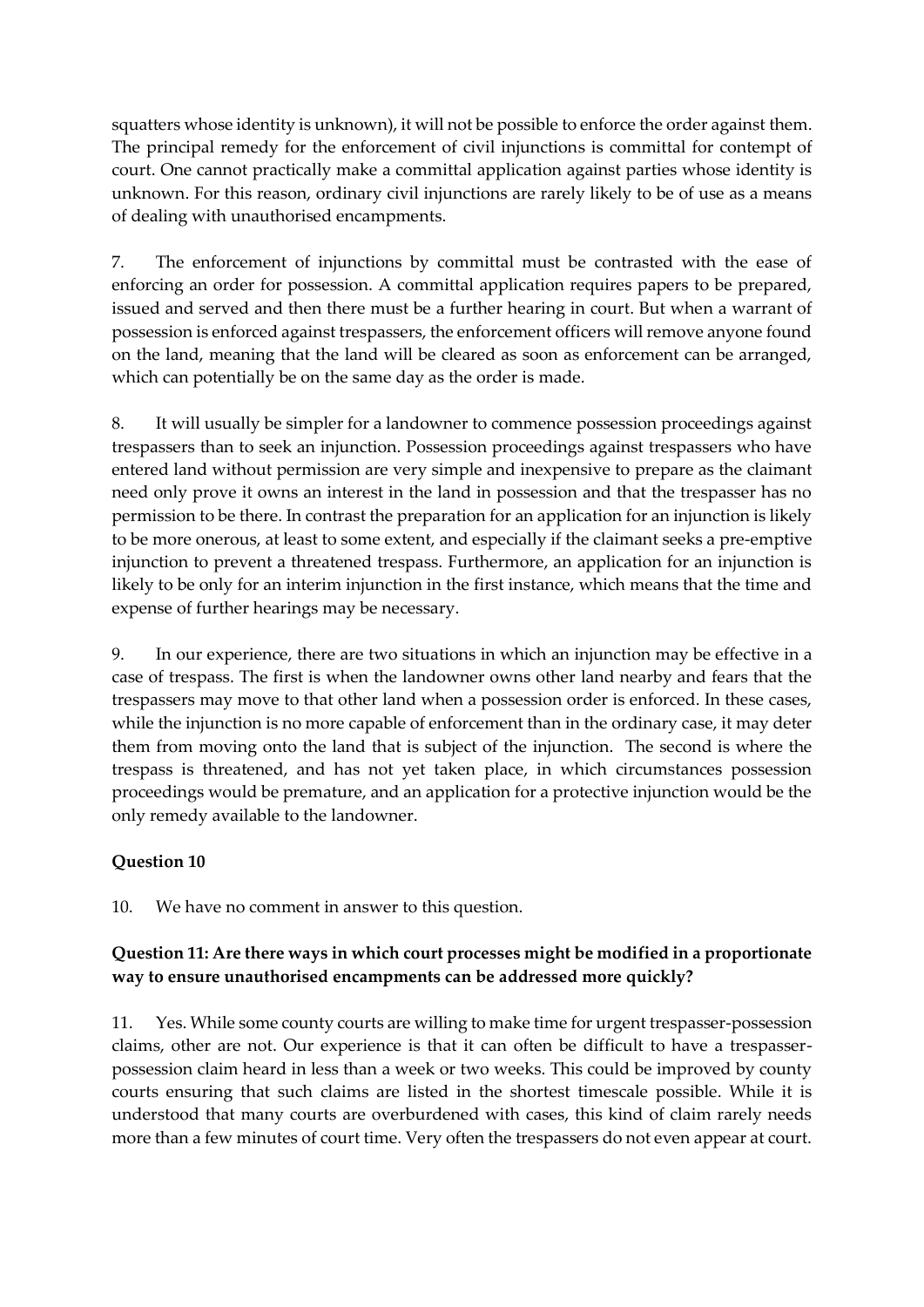12. In very urgent cases, where there is a risk of harm or serious property damage, a claimant is able to issue a claim for possession against trespassers in the High Court (see the Practice Note on Possession Claims against Trespassers: Civil Procedure 2018, vol. 1, page 2024). This is a very useful facility as it is usually possible for a claim to be heard on the same day as it is issued. However, it is rarely possible to follow the Practice Note procedure as the relevant Master will often (understandably) not be available on demand and, given the need to issue and serve the proceedings before the claim can be heard, it will often not be possible to wait for him or her to become available. In practice, in our experience, these claims will often end up being heard by the Judge dealing with the relevant interim-applications list.

13. This means that there will have been no opportunity to speak to the judge hearing the case before it is heard, in particular about how service of the claim is to be effected. Unless the property that is the subject of the claim is very close to the court, it will usually not be possible to serve the issued proceedings and to have the hearing on the same day or, at least, for the hearing to be long enough after service to allow the trespassers to travel to court. The claimant is left to improvise and to hope that the judge is satisfied with what has been done, for example by serving the unissued papers together with a notice informing the trespassers of the time that the claimant expects the claim to be heard. The unsatisfactory result is that the claimant is not certain of getting a possession order, the trespassers may choose not to react to the unissued papers that they receive, and judges are left to improvise solutions to balance the parties' interests, for example permissions-to-apply or return dates.

14. The Practice Note could be improved by setting out what is expected of claimants in this situation, perhaps with a checklist of the steps that a Judge will expect the claimant to have taken in order to attempt service. This would also benefit trespassers: often they are very well informed about their rights and about court procedures, as is evident from the notices they often place on the squatted land warning the landowner to obtain a court order before evicting them; if there were clear guidance about the court's expectations in these circumstances, they would be better placed to choose whether and how to react to receiving unissued court papers.

#### **Question 12: In your view, what would the advantages and disadvantages be of extending the IPO process to open land?**

15. The obvious advantage to the landowner is that any deterrent effect of an IPO can be extended to open land. IPOs will become far more available and may be used more often against the travelling community, as unauthorised encampments will more usually be on open land than in buildings and the land appurtenant to them. The corresponding disadvantage from the perspective of that community is that the severe penalty contained in S.76(4) of the Criminal Justice and Public Order Act 1994 may be applied to many more people than before.

16. But we would comment that the IPO is not an especially useful tool for dealing with trespassers unless there are large numbers of them. The procedure for obtaining an IPO is longer than for a simple possession claim. If the court can accommodate an urgent hearing of a possession claim (even without abridging the timescales in Part 55 of the Civil Procedure Rule 1998), that is likely to be quicker.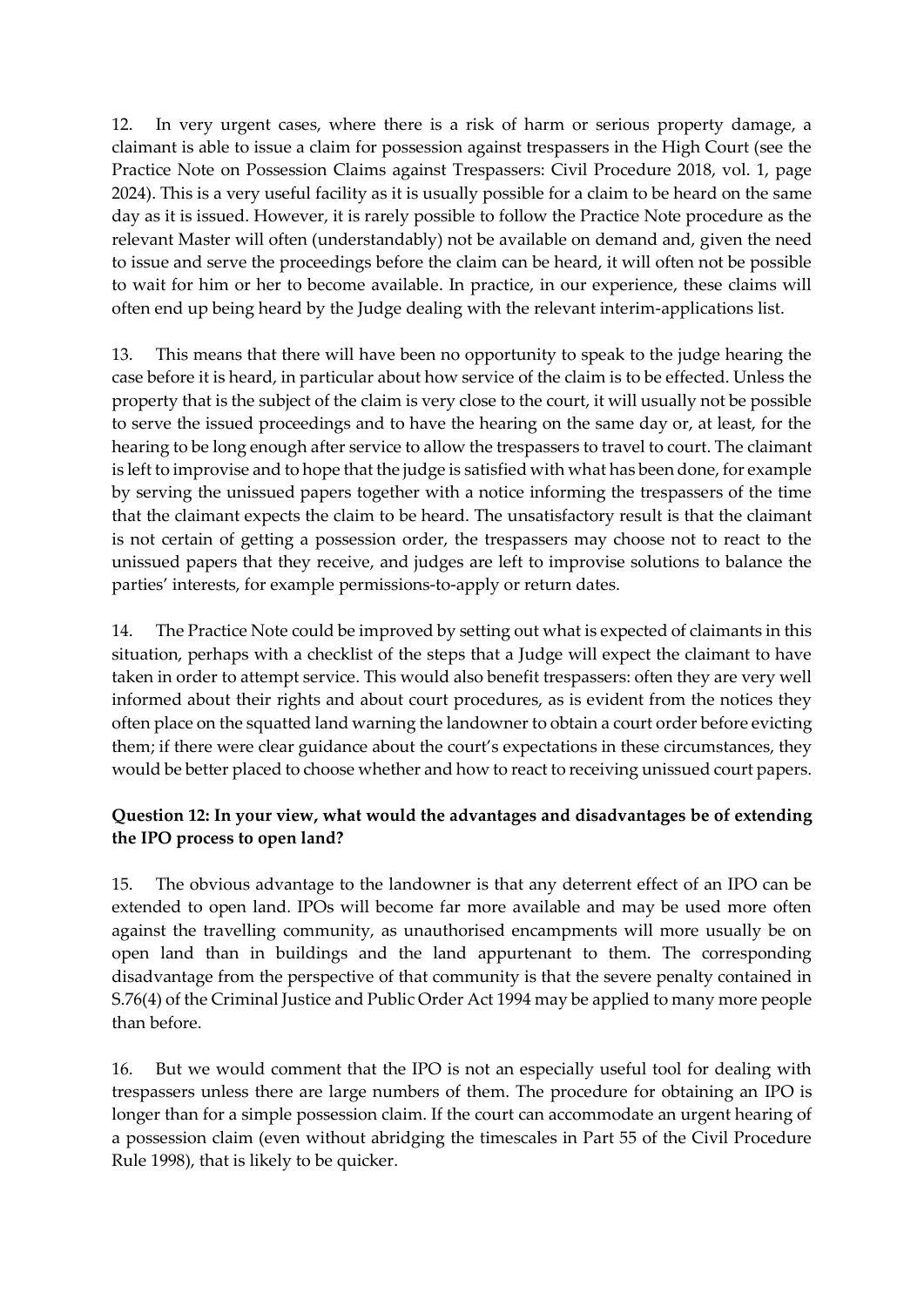17. Often an IPO will be less easy to enforce than a possession order. The effect of an IPO is that trespassing on the land becomes a criminal offence 24 hours after the order has been served. Enforcement of the order depends on the availability of sufficient police willingness and resources to clear the land. Sometimes these are lacking, or they take time to arrange. By contrast a possession order against trespassers can be enforced immediately (subject to the terms of the order) by enforcement officers arranged and paid for by the landowner. Often these officers will be on standby waiting to enforce the order immediately after the hearing.

18. Given the limited number of open sites that can be accessed by the travelling community and given that sometimes – even with the best planning – it may be unavoidable to pass a night at a particular location, the criminalisation of trespass on such open land and the disproportionate effect on the members of that community may not be justified by the benefits to landowners in protecting their property rights.

#### **Question 13: Are you aware of any specific barriers which prevent the effective use of current planning enforcement powers?**

**Question 14**: **If you are aware of any specific barriers to effective enforcement, are there any resourcing or administrative arrangements that can help overcome them?** 

# **Question 15: Are you aware of any specific barriers which prevent the effective use of temporary stop notices? If so, do you have a view on how these barriers can be overcome?**

19. These questions appear to be directed towards local planning authorities and aimed at understanding what might discourage or indeed prevent some of them from utilising the existing enforcement powers available under Town and Country Planning Act 1990 ('the 1990 Act'), outside of the powers themselves (as set out in the Governments Summary Powers document *"Dealing with illegal and unauthorised encampments"* ('the Summary Powers document')*)*.

20. It is noted that some authorities do make effective use of these powers, which are amongst the wider range of powers listed in the aforementioned document, which were described as robust. The sorts of barriers therefore that the consultation is seeking examples of do not in our view relate to the nature of the powers themselves being a 'barrier' as such. To that end, therefore, we consider that these questions are clearly best answered by the planning authorities.

21. However, for completeness and in light of the question below, which is directed at the nature of the legislation and legal process, we have given consideration as to whether lawful compliance with any of the legislative requirements under the 1990 Act per se might act as 'barriers' to using these powers in respect of addressing unlawful development by Gypsies  $\&$ Travellers.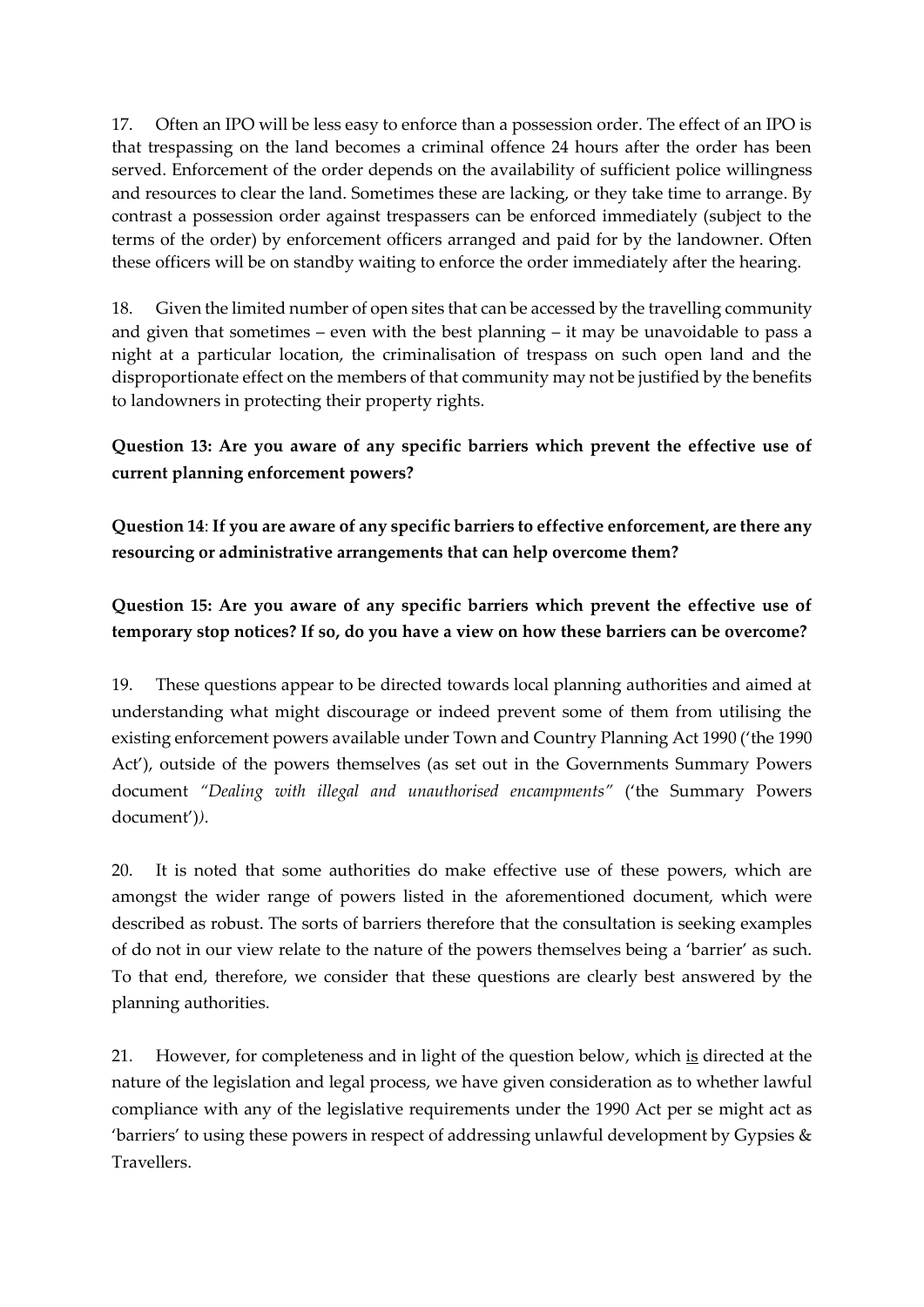22. In our view, the statutory process and the checks and balances required of authorities taking any enforcement action are important and necessary. We would also seek to discourage the development of a separate enforcement process in respect of different types of unlawful development, in particular on the basis of the cultural identification of the persons carrying out that specific type of development, in light of the Equality Act 2010 and in accordance with basic rule of law.

23. We would make the general observation in this context, however, that there are many examples of unauthorised Gypsy & Traveller encampments which arise where the land has been lawfully purchased and an application for retrospective planning permission is submitted at the same time as or shortly after the owners move on to the land. As a matter of law, there is clearly no trespass or criminal activity in this action  $-$  a breach of planning law only becomes an offence after a valid enforcement notice has not been complied with within the relevant period.

24. This feature of planning law is not in our view a 'barrier' to effective enforcement but helps to provide further context for the options presented to planning authorities in terms of taking any more direct action to remove Gypsies & Travellers from sites or at least to address any planning harm. In other words, in such circumstances the service of an enforcement notice and thereafter allowing any appeal process to be gone through is the clearest action an authority can properly take. The authority clearly also does have the option of seeking an injunction which prevents further development from taking place.

25. Again, in terms of the context for effective enforcement action, we would point out that once an enforcement notice is in place however and, if it has been subject to any appeal or statutory challenge, has been upheld, then s.70C of the 1990 Act operates to prevent what was seen as an abuse of the planning regime. The abuse in question was the delay to further direct enforcement action caused by applications for retrospective planning permission once an enforcement notice was validly in place (as noted by the courts e.g. R (Wingrove) v Stratfordon-Avon District Council [2015] EWHC 287 (Admin) Cranston J [30].

26. On a select issue however, we would point to the difficulty the courts have with regard to committal proceedings in respect of early interim injunctions to prevent further development taking place prior to determination of a retrospective application or an enforcement appeal. The issue is often that the requisite service upon the relevant parties cannot be easily achieved, as it is not always possible to identify them at the time. This issue can right itself, but at a much later stage when further unlawful development may well have taken place.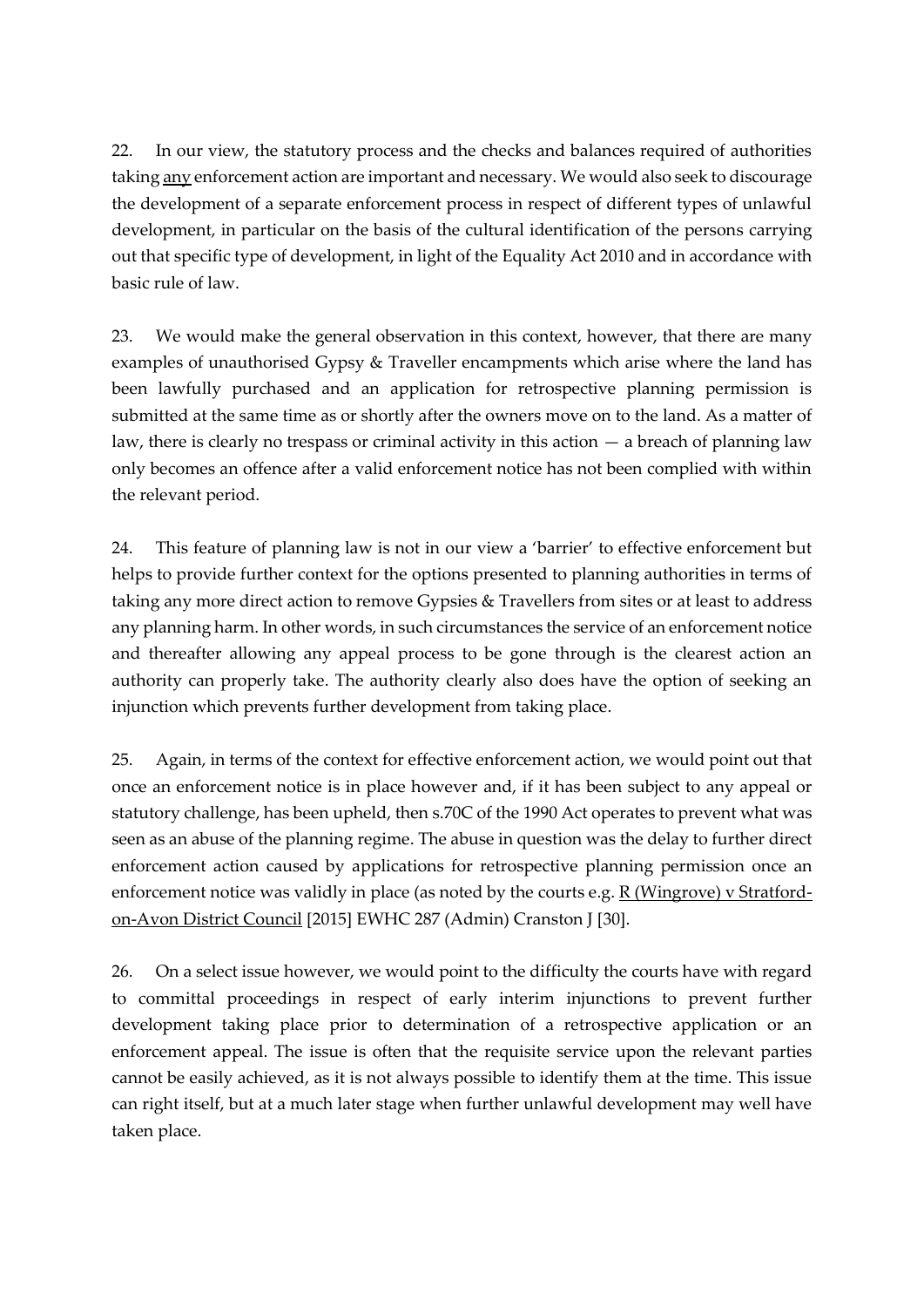## **Question 16: How do you think the existing enforcement notice appeals process can be improved or streamlined?**

27. The consultation refers at paragraph 37 without detail to a proposal that the enforcement notice appeals process be "*streamlined so that [*Gypsy & Traveller related enforcement*] appeals can be determined more quickly, and action against unauthorised development taken sooner"*.

28. We note and agree with the specific recognition in paragraph 37 of the consultation that any changes to the planning enforcement regime and the appeal process under Pt VII of the 1990 Act would have to apply to all enforcement notice appeals. In other words, any changes proposed, in order to be lawful and in accordance with the rule of law, could not differentiate between the speed with which an appeal under s.174 of the 1990 Act by a gypsy or traveller is addressed and an appeal by a member of the settled community. To that end, a wider review of the enforcement appeal process as a whole would be the appropriate means of addressing this issue in the Bar Council's view.

### **Question 17: How can Government make existing guidance more effective in informing and changing behaviour?**

# **Question 18: If future guidance was issued as statutory guidance, would this help in taking action against unauthorised development and encampments?**

29. The Guidance referred to in paragraph 38 of the consultation is the Summary Powers document. Further guidance to planning authorities is also clearly provided in "*Planning policy for traveller sites"* published in August 2015 which is mentioned then in paragraph 40. As a general comment, the Bar Council would support the production of any guidance which provides greater clarity to authorities and Gypsies & Travellers. The Summary Powers document is not guidance as such but a helpful list of the powers available to authorities.

30. In terms of changing behaviour (both of authorities and Gypsies & Travellers) we would make the general point again that clear information in respect of the likely consequences of any action can only assist in the choices made.

# **Question19**: **Are there any specific barriers to the provision of more authorised permanent and transit sites? If so, is there any action that the Government could take to help overcome those barriers?**

31. The Department for Communities and Local Government's Planning Policy for Traveller Sites (PPTS) provides policy which must be taken into account in the preparation of development plans and is a material consideration in planning decisions. It sets out under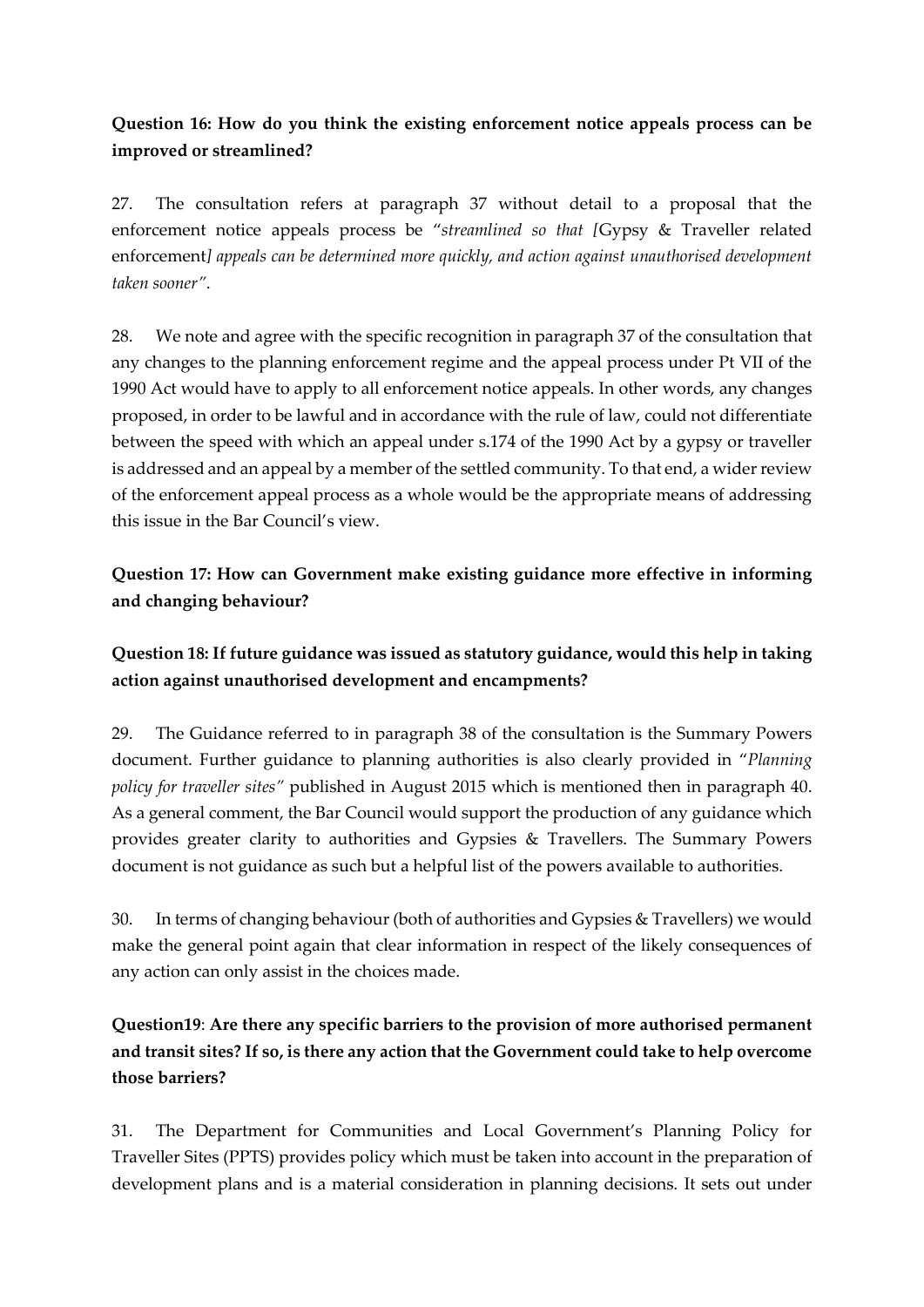Policy B the approach to be adopted by planning authorities to the issue of Gypsy & Traveller needs and site provision in preparing their development plans.

32. In our view, it is clear that there are a number of tensions within this policy document which do not in themselves create 'barriers' as such to effective authorised Gypsy & Traveller site provision but which potentially allow for there to be confusion as to what authorities need to do or the assessments to be made as to the suitability and acceptability of sites for Gypsies & Travellers.

33. The Bar Council makes these points below under Q22.

**Question 20: What impact would be extending local authority, police or land owner powers have on children and families and other groups with protected characteristics that public authorities must, in the exercise of its functions, have due regard to under their Public Sector Equality Duty?**

**Question 21: Do you expect that extending the powers referred to above would have a positive or negative impact on the health or educational outcomes of Gypsy, Roma and Traveller communities? If so, do you have any evidence to support this view, and/or suggestions for what could be done to mitigate or prevent any negative impacts?**

34. The consultation does not make it clear what is envisaged by these questions or in what way local authority and police powers or landowner rights would be extended or altered. We therefore would simply refer back to the points made above with regard to ensuring fairness and equality of treatment.

# **Question 22: Do you have any other comments to make on the issue of unauthorised development and encampments not specifically addressed by any of the questions above?**

35. There is a direct tension in the PPTS, in the Bar Council's view, in terms of the identification of the need for suitable sites for Gypsy & Travellers required of local authorities and the limits placed upon what can amount to a suitable site. This can consequently lead to a local authority being able to show it cannot address these needs.

36. We would draw attention to for example the guidance given in respect of potential sites in the Green Belt (see paragraphs 24 and 16). The test for altering the Green Belt is one of exceptional circumstances at the plan making stage and, in light of Gypsy & Traveller sites being inappropriate development per se, the requirement to show very special circumstances at a planning application stage. The PPTS confirms the Government's view in relation to the latter requirement that "*personal circumstances and unmet need are unlikely to clearly outweigh harm to the Green Belt and any other harm so as to establish very special circumstances"* subject only